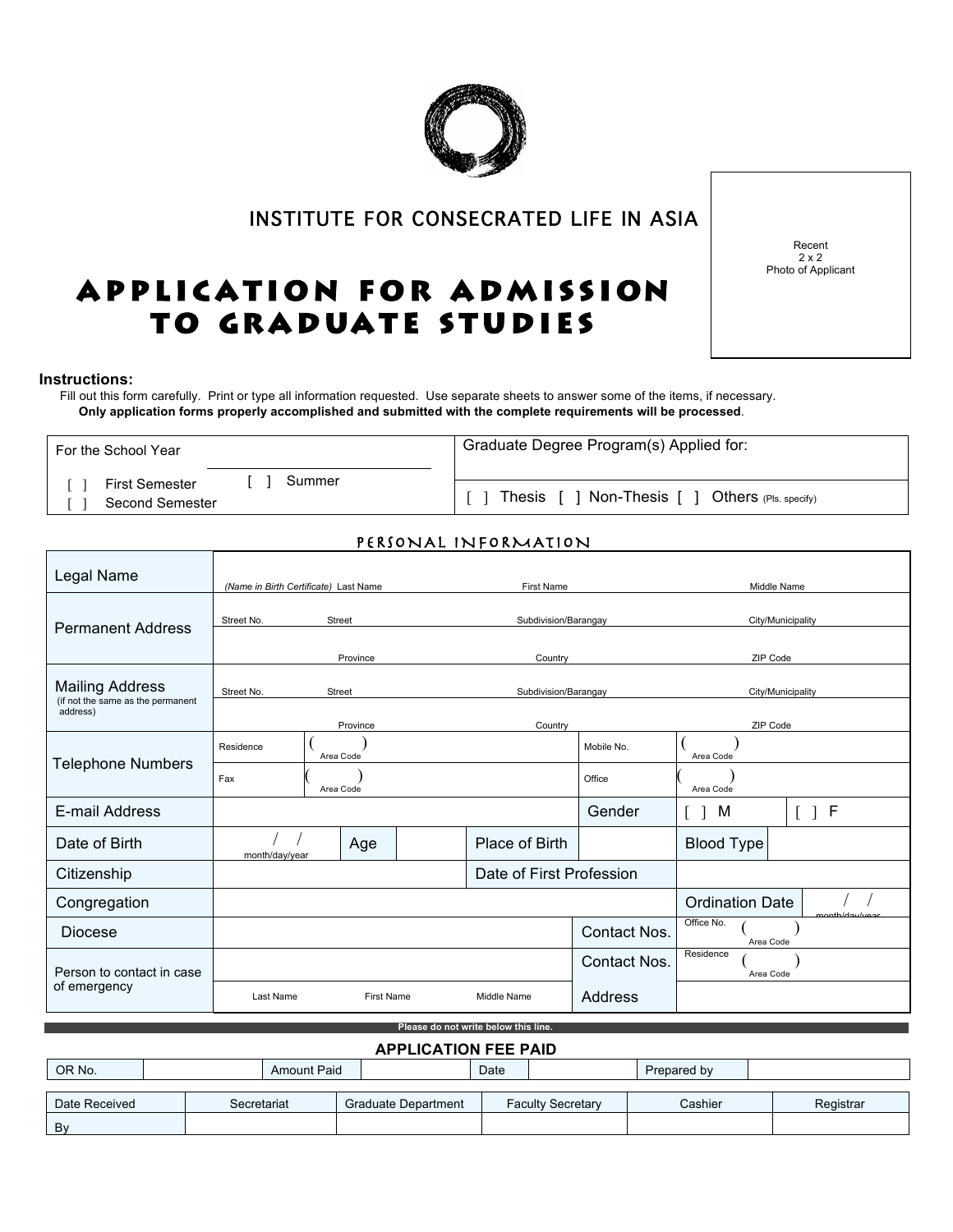*Legal Name (Name in Birth Certificate) Last Name First Name Middle Name*

### EDUCATIONAL BACKGROUND – SCHOOLS ATTENDED

|                    | Complete Name and Location of All Schools Attended | Dates of Attendance | Degree and<br>Year Received or Expected |
|--------------------|----------------------------------------------------|---------------------|-----------------------------------------|
| Graduate School    |                                                    |                     |                                         |
|                    |                                                    |                     |                                         |
| College            |                                                    |                     |                                         |
|                    |                                                    |                     |                                         |
| <b>High School</b> |                                                    |                     |                                         |
|                    |                                                    |                     |                                         |

### ACADEMIC HONORS OR PROFESSIONAL/SPECIAL AWARDS RECEIVED

| Award(s) Received | Awarding Institution | Date |
|-------------------|----------------------|------|
|                   |                      |      |
|                   |                      |      |
|                   |                      |      |

### TEACHING EXPERIENCE

| School(s) | <b>Inclusive Dates</b> |
|-----------|------------------------|
|           |                        |
|           |                        |
|           |                        |
|           |                        |
|           |                        |
|           |                        |
|           |                        |
|           |                        |
|           |                        |

#### RESEARCH EXPERIENCE

| Research Projects | Institution Where Conducted | Position in Project | <b>Inclusive Dates</b> |
|-------------------|-----------------------------|---------------------|------------------------|
|                   |                             |                     |                        |
|                   |                             |                     |                        |
|                   |                             |                     |                        |
|                   |                             |                     |                        |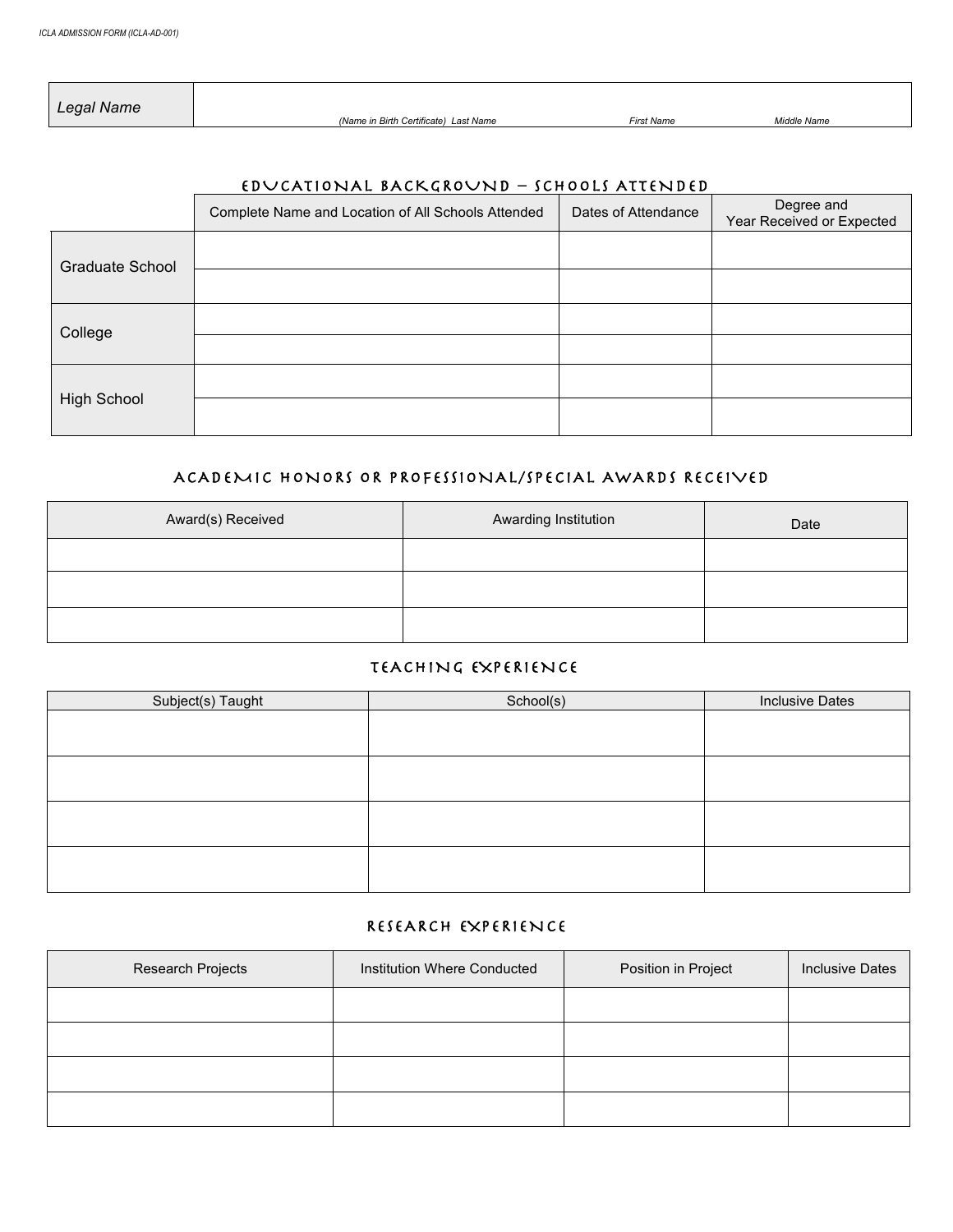*(Name in Birth Certificate)* Last Name **First Name** First Name Middle Name

#### PUBLISHED RESEARCH PAPERS / UNPUBLISHED RESEARCH PRESENTED

| <b>Titles</b> | Publication(s)/Conference(s) | Date |
|---------------|------------------------------|------|
|               |                              |      |
|               |                              |      |
|               |                              |      |
|               |                              |      |
|               |                              |      |
|               |                              |      |
|               |                              |      |
|               |                              |      |

#### **OTHER WORK EXPERIENCE AFTER GRADUATION FROM COLLEGE**

| Position | Company/Firm/Congregation | Date |
|----------|---------------------------|------|
|          |                           |      |
|          |                           |      |
|          |                           |      |
|          |                           |      |
|          |                           |      |
|          |                           |      |
|          |                           |      |
|          |                           |      |

#### SEMINARS/TRAINING

(relevant to the program of study you are applying for, if any)

| Seminars/Workshops<br><b>Training Programs Attended</b> | Organizing Institution(s) | <b>Inclusive Dates</b> |
|---------------------------------------------------------|---------------------------|------------------------|
|                                                         |                           |                        |
|                                                         |                           |                        |
|                                                         |                           |                        |
|                                                         |                           |                        |

#### REFERENCES

(Please see the RECOMMENDATION FOR GRADUATE ADMISSION Form. The instructions given there indicate which names are to be written below.)

| Name | Position, Institution, Telephone No. & E-mail Address |
|------|-------------------------------------------------------|
|      |                                                       |
|      |                                                       |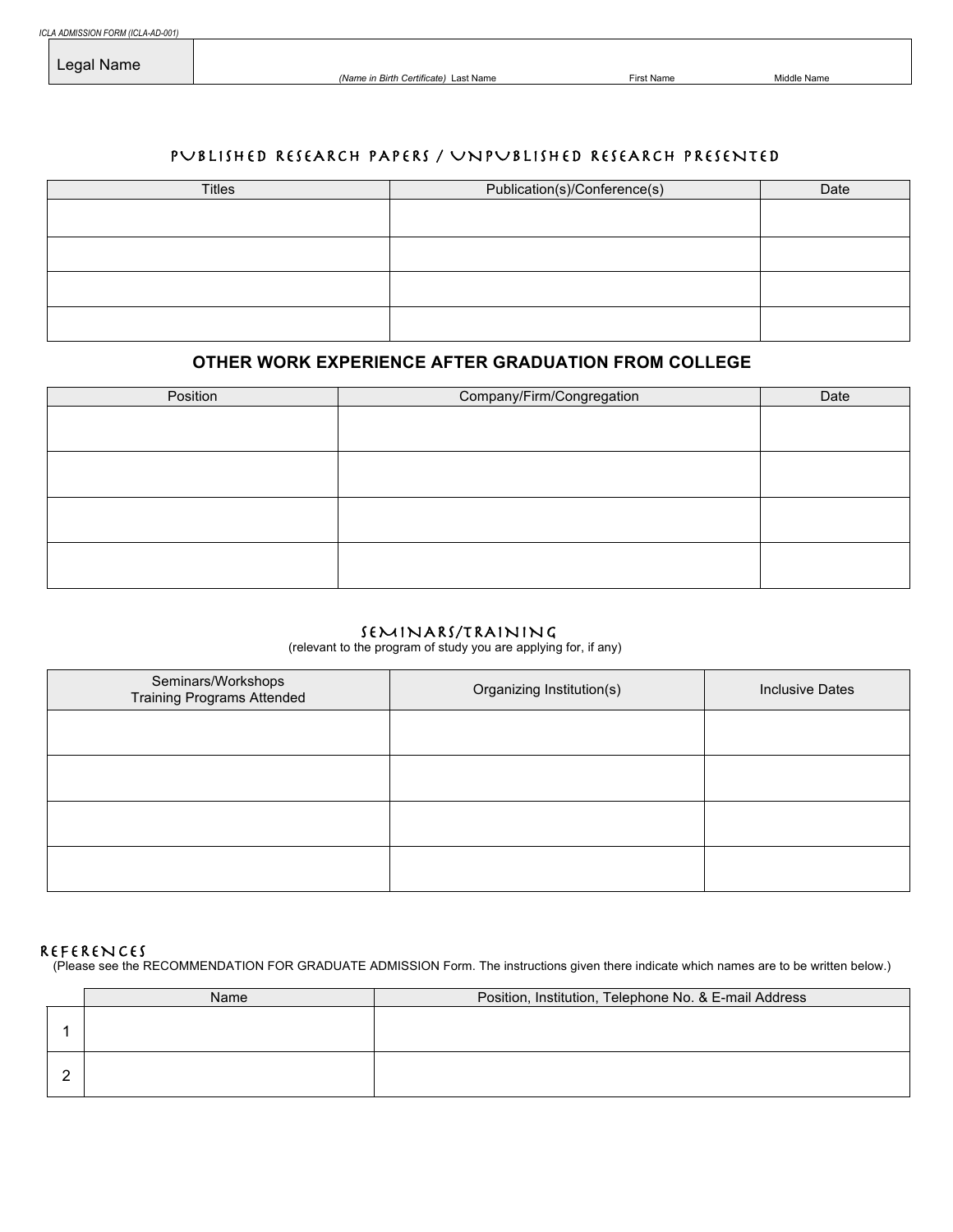| Legal Name |
|------------|
|            |

# PERSONAL ESSAY

(The essay should be written in English, 2 to 3 pages long, typewritten, double-spaced, and printed on short bond paper.)

Please write a personal essay that covers the following:

- a. reasons for pursuing graduate studies at this time;
- b. reasons for choosing your program of study;
- c. personal qualities, abilities or special skills which you feel will help you do well in your chosen program of study;
- d. constraints or difficulties that you anticipate to encounter while taking graduate studies;
- e. potential contribution to your profession, to your congregation and to society/to the world, in general.

#### **Important:**

Credentials filed in support of this application become the property of the Institute for Consecrated Life in Asia (ICLA) and will not be returned to the applicant.

| <b>ADDITIONAL INFORMATION</b><br><b>REQUIRED FROM INTERNATIONAL APPLICANTS</b> |  |            |          | <b>DO NOT FILL UP</b><br>(For Registrar's Use) |                      |                  |                   |
|--------------------------------------------------------------------------------|--|------------|----------|------------------------------------------------|----------------------|------------------|-------------------|
|                                                                                |  |            |          |                                                | I-CARD No.           |                  |                   |
| Passport No.                                                                   |  |            |          |                                                | Issued at            |                  |                   |
| Issued at                                                                      |  |            |          |                                                | Issued on            |                  |                   |
|                                                                                |  |            |          |                                                | Visa Required        |                  |                   |
| <b>Expiry Date</b>                                                             |  |            |          |                                                |                      |                  |                   |
| Type of Visa in Passport                                                       |  |            |          |                                                |                      | Validity of Visa | month/day/year    |
| Name of [ ] Friend [ ] Relative in the Philippines                             |  |            |          |                                                |                      |                  |                   |
| Address                                                                        |  | Street No. | Street   |                                                | Subdivision/Barangay |                  | City/Municipality |
| Contact Information                                                            |  |            | Province | Country                                        | ZIP Code             |                  | Telephone No.     |

I hereby certify that all information written in this application is complete and accurate. If accepted as a student, I agree that my admission, registration, and graduation are subject to the rules and regulations of the Institute for Consecrated Life in Asia (ICLA).

APPLICANT'S SIGNATURE \_\_\_\_\_\_\_\_\_\_\_\_\_\_\_\_\_\_\_\_\_\_\_\_\_\_\_\_\_\_\_\_\_\_\_\_\_\_\_\_\_\_\_\_ DATE \_\_\_\_\_\_\_\_\_\_\_\_\_\_\_\_\_\_\_\_\_\_\_